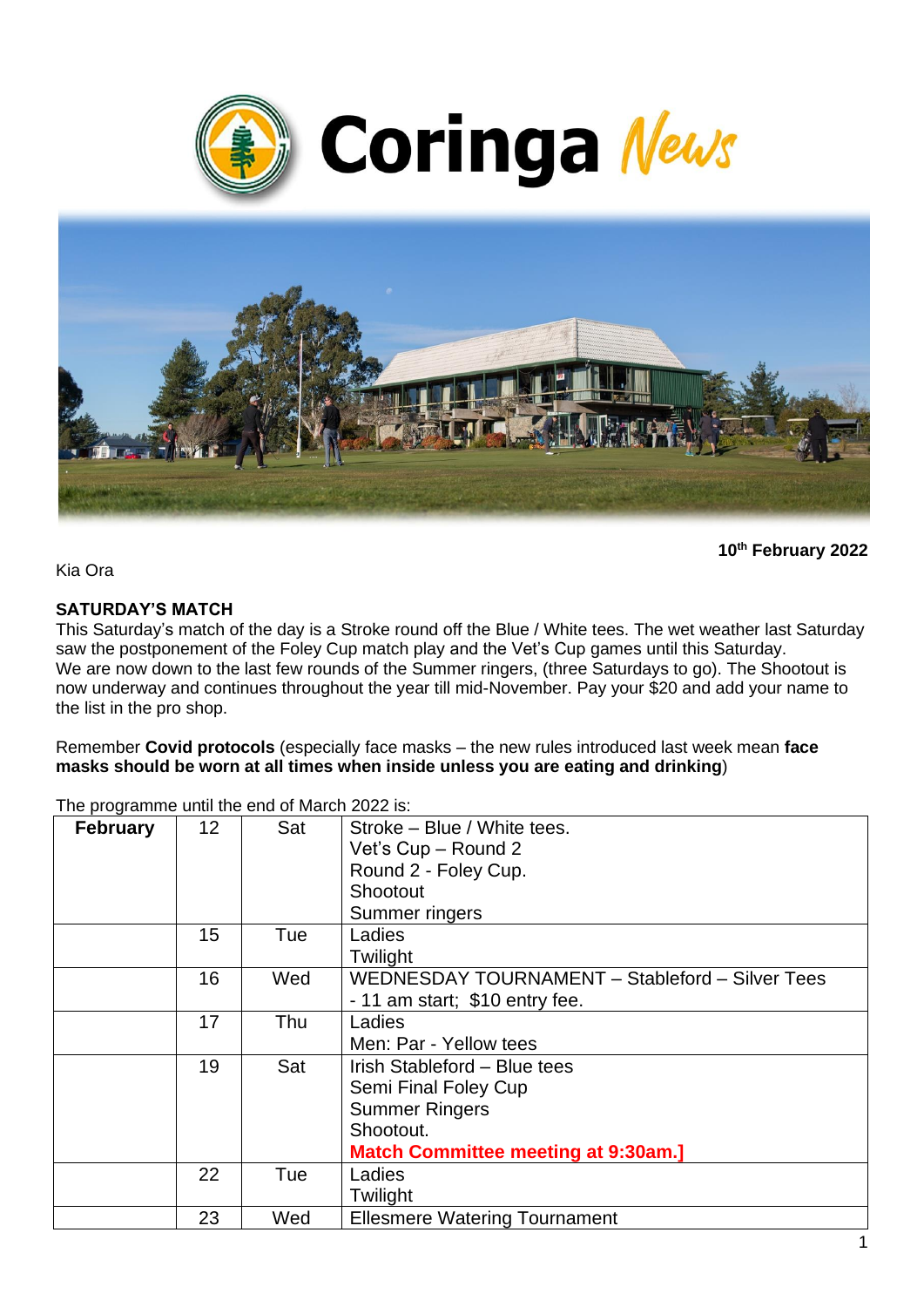|              | 24             | Thu  | Ladies                                           |
|--------------|----------------|------|--------------------------------------------------|
|              |                |      | Men: Dr Tommy Patton Memorial Trophy Day - Irish |
|              |                |      | Stableford - Yellow tees                         |
|              | 26             | Sat  | Stroke - Black / Silver tees                     |
|              |                |      | <b>Final Foley Cup</b>                           |
|              |                |      | Vets Cup 3rd round                               |
|              |                |      | Summer Ringers - Final day.                      |
|              |                |      | Shootout                                         |
| <b>March</b> | 1              | Tue  | Ladies                                           |
|              |                |      | Twilight                                         |
|              | $\overline{2}$ | Wed  | Lone Star Group WATERING TOURNAMENT              |
|              |                |      | - Stableford - White Tees                        |
|              |                |      | 10.30 am start; (\$15 entry fee.)                |
|              | 3              | Thu  | Ladies                                           |
|              |                |      | Men: Stroke - Jerry Attick Cup - Yellow tees.    |
|              | 5              | Sat  | American Stableford - Blue tees.                 |
|              |                |      | Random Drawn fours after 10.30 am.               |
|              |                |      | Shootout                                         |
|              |                |      | <b>Summer Ringers</b>                            |
|              | $\overline{7}$ | Mon  | CANTERBURY VETS.COMPETITION - Stableford.        |
|              |                |      | Course closed until 2:00pm                       |
|              | 8              | Tue  | Ladies                                           |
|              |                |      | Twilight                                         |
|              | 9              | Wed  | <b>Templeton Wednesday Tournament</b>            |
|              | 10             | Thu  | Ladies                                           |
|              |                |      | Men: Stableford - White tees                     |
|              | 12             | Sat  | 4BBB Nett - White Tees                           |
|              |                |      | Shootout                                         |
|              |                |      |                                                  |
|              | 15             | Tue  | <b>Winter Ringers - Final day</b><br>Ladies      |
|              |                |      | <b>Twilight Final Night</b>                      |
|              | 16             | Wed  | WEDNESDAY TOURNAMENT - Stableford - Silver tees  |
|              |                |      |                                                  |
|              |                |      | $-11:00$ am start - \$10 entry fee.              |
|              | 17             | Thu  | Ladies                                           |
|              |                |      | Men: Par - Yellow tees                           |
|              | 19             | Sat  | Stableford - Blue / Silver tees                  |
|              |                |      | Shootout                                         |
|              | 22             | Tue  | Ladies                                           |
|              | 23             | Wed  | <b>Ellesmere Wednesday Tournament</b>            |
|              | 24             | Thu  | Ladies                                           |
|              |                |      | Men: Stableford - Yellow tees                    |
|              | 26             | Sat  | Par - Black / Silver tees                        |
|              |                |      | Shootout                                         |
|              | 30             | Wed  | WEDNESDAY TOURNAMENT - Stableford - White tees   |
|              |                |      | $-11:00$ am start - \$10 entry fee.              |
|              | 31             | Thur | Ladies                                           |
|              |                |      | Men: Irish Stableford - Yellow tees              |

# **SHOOTOUT 2022**

This year long competition has been rightly claimed as the BEST competition we run at Coringa. The competition began last Saturday and runs for the duration of the year with the final scheduled for 19<sup>th</sup> of November. It is open to ALL members, men and women, who play in the Saturday match of the day. It is a Stableford competition (irrespective of the Saturday match) and throughout the year the 10 BEST stableford scores of each player are used to determine the top players to qualify for the final in November.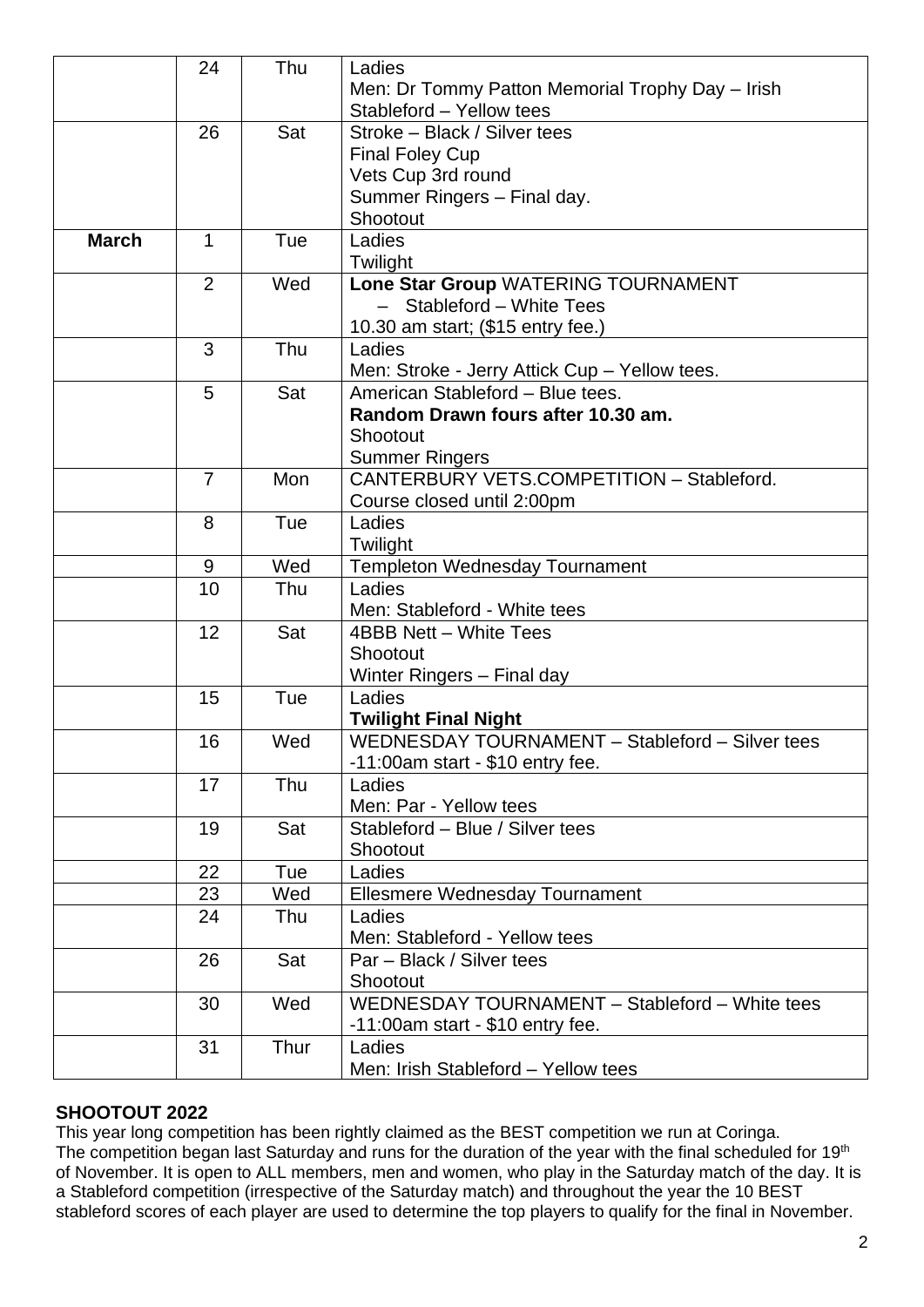The number of qualifiers will be determined by the number of entrants.

Once you enter all you need to do is watch the weekly update on the Coringa website to follow your progress.

**Entry fee for the competition is a one-off payment of \$20** and all entry fee money is allocated to the prize winners. You may enter at any time during the year, but obviously the sooner the better to give you the maximum number scores to contribute towards your personal average.

The Final: The players with the highest average for their ten best rounds compete in the final. The final is played over nine (or twelve) holes with the player with the lowest stableford score on the hole being eliminated. If there is more than one player with equal lowest score on a hole there is a SHOOTOUT (usually a chip or a putt) to determine the eliminated player.

The more entries we have the better the competition (and the higher the prize money!), so please get involved and if there are questions about the competition, please feel free to ask me or anyone who has been involved in the competition in the past.

The present holder of the *FASTGLASS SHOOTOUT TROPHY* is Spencer Wicks.

John Brettell

Shootout Convenor

#### **CLUB NEWS New Members**

We welcome the following one new member who have joined since the last newsletter Rob Woodill

Do not hesitate to ask from the pro shop or any of the members how the club functions and the different competitions we run throughout the week. Most importantly do enjoy your time at Coringa.

# **SUMMER RINGERS**

Round 9 of the Summer Ringers Competition was competed under mostly drizzly overhead conditions where 19 club members brave the elements and entered the Match of the Day of which 11 were Ringers participants who were not letting opportunity of a round go to waste. There was plenty of surface water on the fairways, some areas of the rough and on most greens which made for an interesting round with several challenging pin placements.

The highlight of the round was provided by Mal Ashton who managed to score two 2's in his round, on holes # 5 and # 13. There was some conjecture whether the MOTD would be cancelled due to insufficient numbers entered in the MOTD. Fortunately for him, the match stood and the payout of jackpot was honoured. Well done, Mal!!!

After Round 8 the field was divided into three divisions with Group A again being a smaller group of 11 to ensure that the handicap index range is competitive for those lower handicappers. The balance of players were divided into two equal Groups of 16.

In Group A, Brian Docherty maintains the lead with a net score of 53.87, with a slightly reduced margin of 1.31 over Spencer Wicks with Isaac Preece holding third spot on 56.19. The first 7 places is within 4.14.

In Group B, Alan Wicks on 51.78 has swept into the lead over Andrew Wight on 52.28 after moving up three places and holds a narrow lead of 0.50. Jonathan Kemp on 52.68 maintains third position, with Peter Marsh put back into fourth place on 53.76. The top 8 places is within 5.45. In Group C, Chris Cottrell on 49.08 holds a 1.13 lead over John Maasch on 50.21, with Daniel Wilson in third position on 52.00. The first 8 places are with 7.19.

There were an additional 4 qualifying birdies recorded by the Ringers field this week, with Spencer Wicks heading these stats with 12 birdies...it will be interesting to see in the three remaining rounds whether he can attain the possibility of birdieing every hole. Albert Yee continues to hold down the next spot with eight birdies and David Harvey and Brian Docherty with seven birdies. Next is Mal Ashton with an eagle and five birdies, just edging ahead of Isaac Preece with an eagle and four birdies.

The weather outlook for this Saturday is looking OK, with a high of only 17 and southerlies after some periods of overnight rain.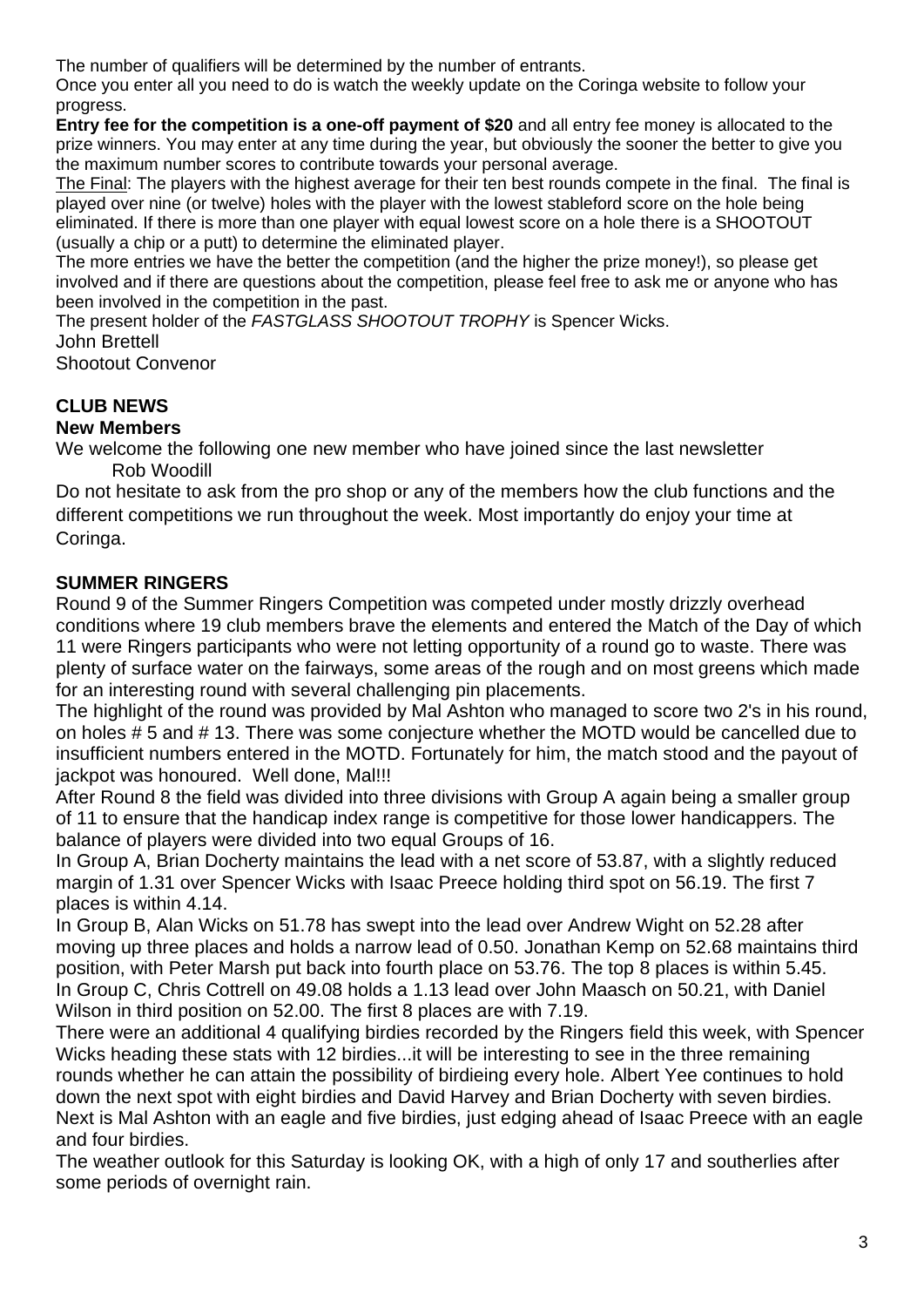For those down the leader board, it's time to make your moves with only three rounds to go. Maybe get to the course a half an hour before your tee time and hit a bucket of range balls to get into the swing and perfect your ballstriking ahead of your round and leave yourself five minutes on the practice green to gauge the speed of the greens and your putting rhythm. See you out there on Saturday and Happy Golfing.

Kevin King Ringers Convener

# **INTERCLUB**

# **Over 50's**

The Coringa Over 50's team sits in 2nd place (4 shots adrift) in the Canterbury Interclub Championships. The strong Christchurch Team now leads the competition with only one round to play on Sunday, the 13<sup>th</sup> of February.

John Rademakers – Player / Manager

### **Metro A**

The post-Christmas games begin on the 13<sup>th</sup> of February and the Coringa team has a bye! After that there are 4 further games to be played. Coringa is at present in  $2<sup>nd</sup>$  place in a very tight competition.

James Willetts - Player / Manager

### **Presidents**

The Coringa team of Vance Hetaraka, James Willetts, Charlie Longley, Walter Scott, Wing Gin Russell McGregor, Kevin King and David Cross delivered a very convincing 8 - 0 win over Christchurch on Sunday.

Hats off to our opponents Christchurch, who played with wonderful camaraderie and sportsmanship,

There was some very good golf played by our men, in very soggy ground conditions, most of the team won quite convincingly with only David Cross needing the full 18 holes to achieve his victory! We had a couple of motivating reasons to play well today,

- 1. Our mate and substitute captain Pete was lying in hospital, we wanted to play well for him,
- 2. we have also adopted a practice where the biggest loser gives the after-match speech, now no-one wants to lose,

Maybe it was just great captaincy on the day? Vance Hetaraka - 2nd substitute captain,

### **MEN'S REPORT**

This Saturday, the 12<sup>th</sup> of February, has been changed to a Stroke round off the Blue or White tee blocks for men after limited numbers played in the last weekends Foley Cup match play and Vets Cup, as a result of the weather. Just wee reminder that we will be back to our normal prizes, with the Gross, Birdie Hole, Net Eagle Hole, Two's and Jackpot. There will be our usual Hancock's longest putt on a Par 5 and the four Hancock's closest to the pin prizes. Plus raffles - so bring your money.

No one played in the scheduled Foley Cup match play so I have put the programme forward to this week which means Quarter finals on the 12<sup>th</sup>, Semi-finals on the 19<sup>th</sup> and the Final on the 26<sup>th</sup>! Please remember those playing you play off the shortest tees available or on agreement any of the tees available!

Last Saturday, the 5<sup>th</sup> of February, was a Stroke round off the White tee blocks for men and the Yellow tee blocks for the women and 19 hardy souls completed their round out of the 24 participants with some outstanding scores considering the wet conditions! With the limited numbers entering and completing the round I decided to make one division. The full results are available on the website, but the summary is: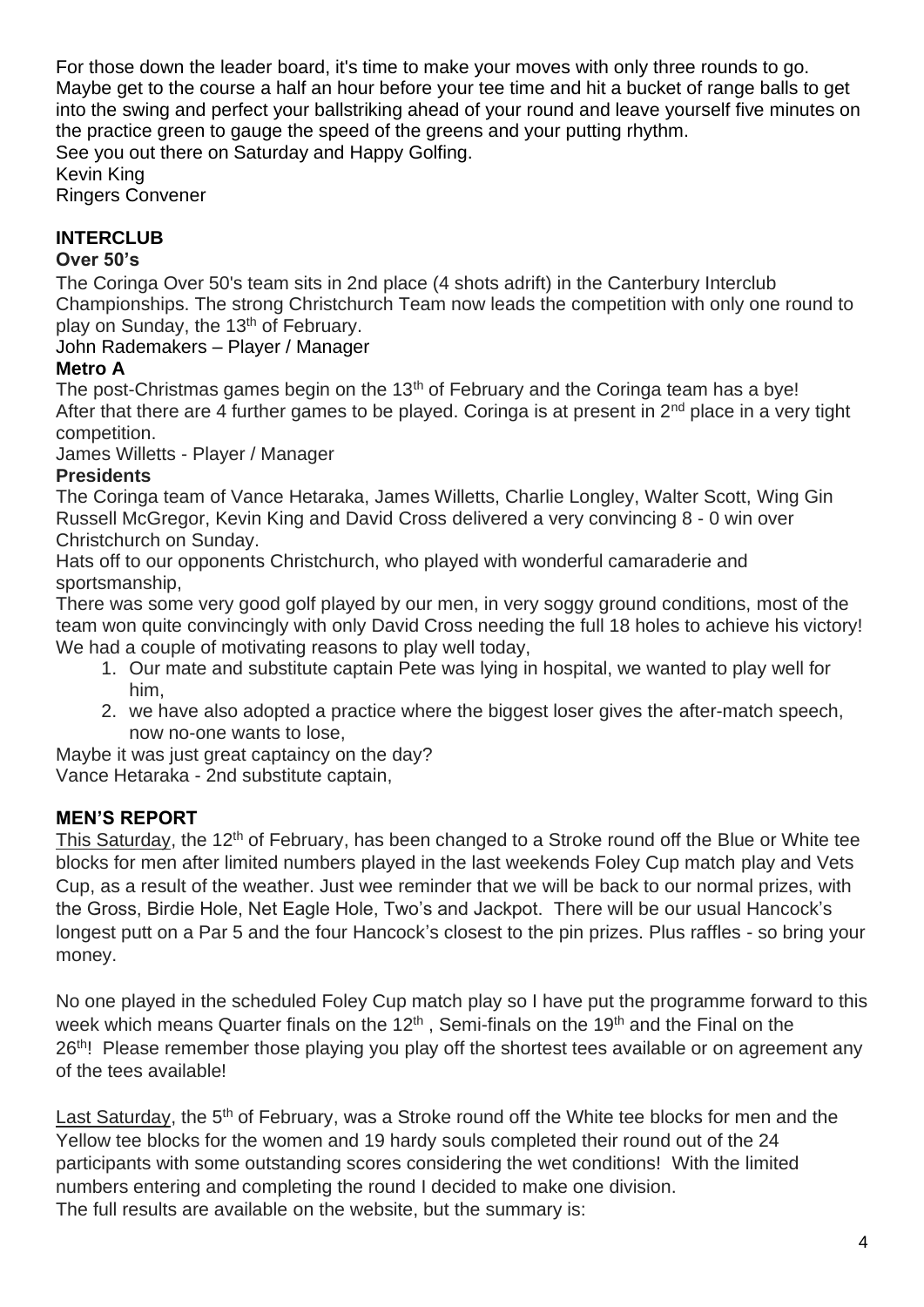$1<sup>st</sup>$ Mark Searle 70

 $2<sub>nd</sub>$ Mal Ashton 72

Mal had a very profitable day picking up both the Best Gross and Jackpot.

# Foley Cup

Match play continues this weekend with the Semi-finals on the 19<sup>th</sup> and the Final on the 26<sup>th</sup>. The Quarter Final round (12 February) draw is;

Andrew Wight v Hugh Little

John Brettell v Daniel Bushby

Terry Hampton v Albert Yee

Kyle Charlwood v Clinton Chase

Good luck those and the Draw for your next round will be entered by Barry again after 10am on 19 February.

# Meat/ Wine/ Raffle Prizes:

The raffles are back with two 50 ticket raffle each week. The raffle profits are a means of the match committee making some money to pay for presents and the purchase of golf balls. Please purchase through Murita in the café and help us out. Could I ask raffle purchasers to check the board and if you have a prize, wipe your name off, then ask Murita for your prize. We don't have a lot of area available within the freezer.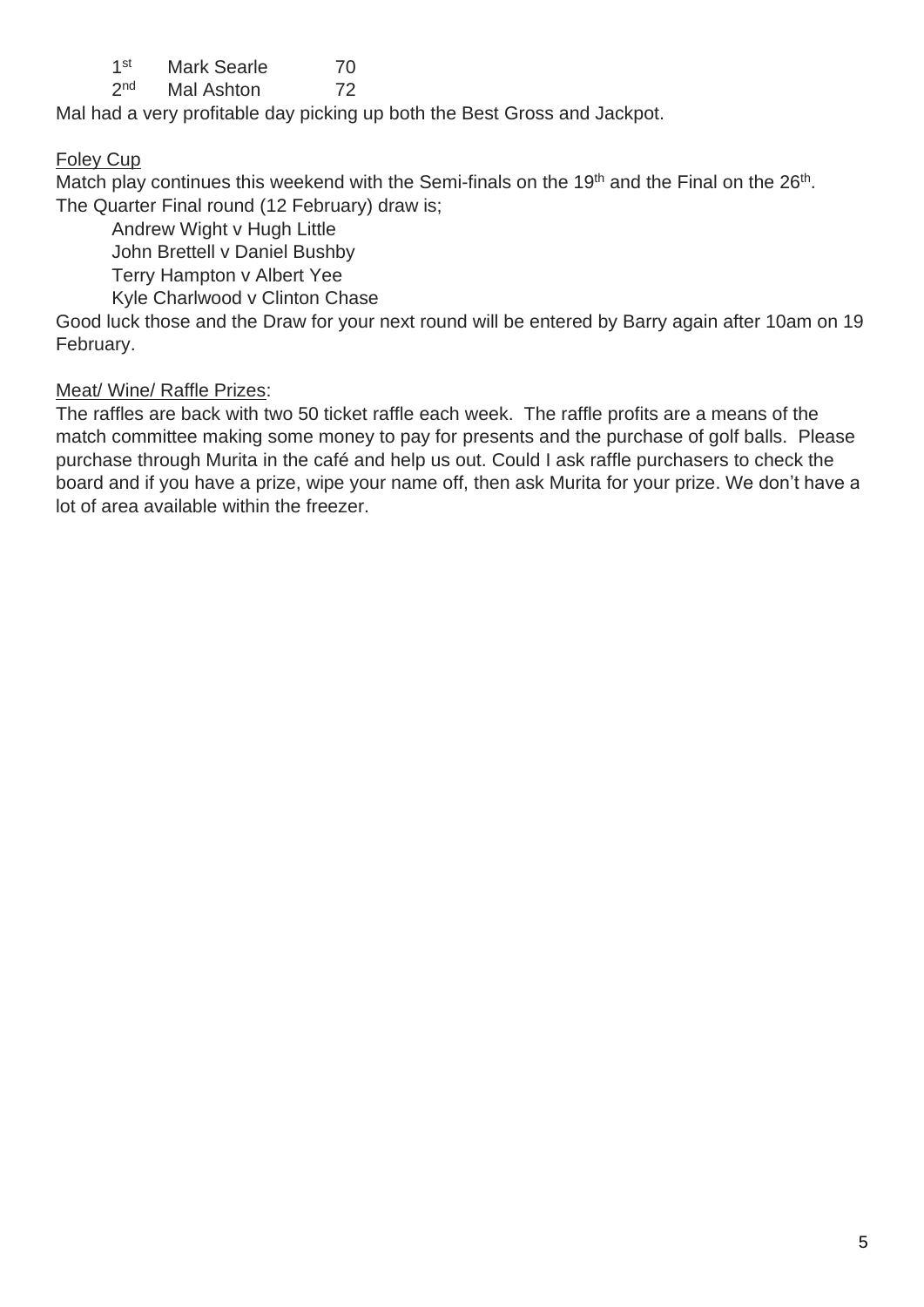#### Coringa Open - 9<sup>th</sup> April 2022:

The sub-committee met, and we have already secured two substantial sponsorships from 'The Lone Star and Joes Garage Group' with \$1200 in vouchers, \$1000 worth of vouchers from 'NZ Post' (arranged by Clinton Chase) and \$500 from 'Coke'. We are still working through further sponsorship opportunities through 'Asahi', 'New **World** Bishopdale' and many other smaller firms! I have received confirmation 'Southern Interior Linings' will provide sponsorship for the clubrooms spot prize, which will be a Scotty Cameron putter valued \$690 to be purchased from

# Coringa 18 Hole Open for Men and Women in conjunction with;







**SATURDAY 9th April 2022** Entry Fee : Members \$30 or Visitors \$35. Arrive at 10 a.m and Shotgun Start 10.30 a.m.

> Limited to first 100 to pay and Divisions to be Advised. nited to first 100 to pay and *Elvision*.<br>Stableford and Gross prizes within each Division. Stableford and Gross prizes within each binary<br>(Official NZ Club Members & Handicaps only accepted)

<u>Prizes from Placemakers, Southern Interiors, Frame</u> <u>res from Placemakers, Southern Messexton</u><br>Contracting, and others exceeding \$2,500, plus a new Scotty Cameron Newport to be won in a a new Scotty Cameron Review 2010 for first Hole in One.

Please contact the shop or Office Phone (03) 3597174 or Email Please contact the shop or Unite Phone to the contract the shop or United Phone Contract match fees into the club<br>office@coringagolfclub.co.nz and deposit match fees into the club account 03 0854 0006713 000

> Entries close on Wednesday 6th April 2022 Catering and refreshments available Draw available on the day.

Riccarton Park Golf. The putter can be exchanged for the style the winner wants. Thanks very much to Jamie Howard.

I have received confirmation 'Frame Contracting' will provide \$500 sponsorship towards the par 3 Hole in One Coringa Membership prize. Thanks very much again to Jamie Howard.

I have received confirmation 'The GoodHome Wigram' will provide sponsorship. Thanks very much to Suzy Smith.

I have received confirmation 'Kathmandu' will provide sponsorship. Thanks very much to Logan Edwards.

Thanks very much to our confirmed sponsors!

If there are any members who are willing to assist with sponsoring by providing cash to purchase prizes, goods, services or vouchers, then please tell one the subcommittee members Jamie Howard, Vance Heteraka, James Willetts and myself or email me at [David.harvey@xtra.co.nz](mailto:David.harvey@xtra.co.nz) ! Posters will hopefully be up this weekend so please get your group together and be part of guaranteed first hundred participants who pay to secure your place!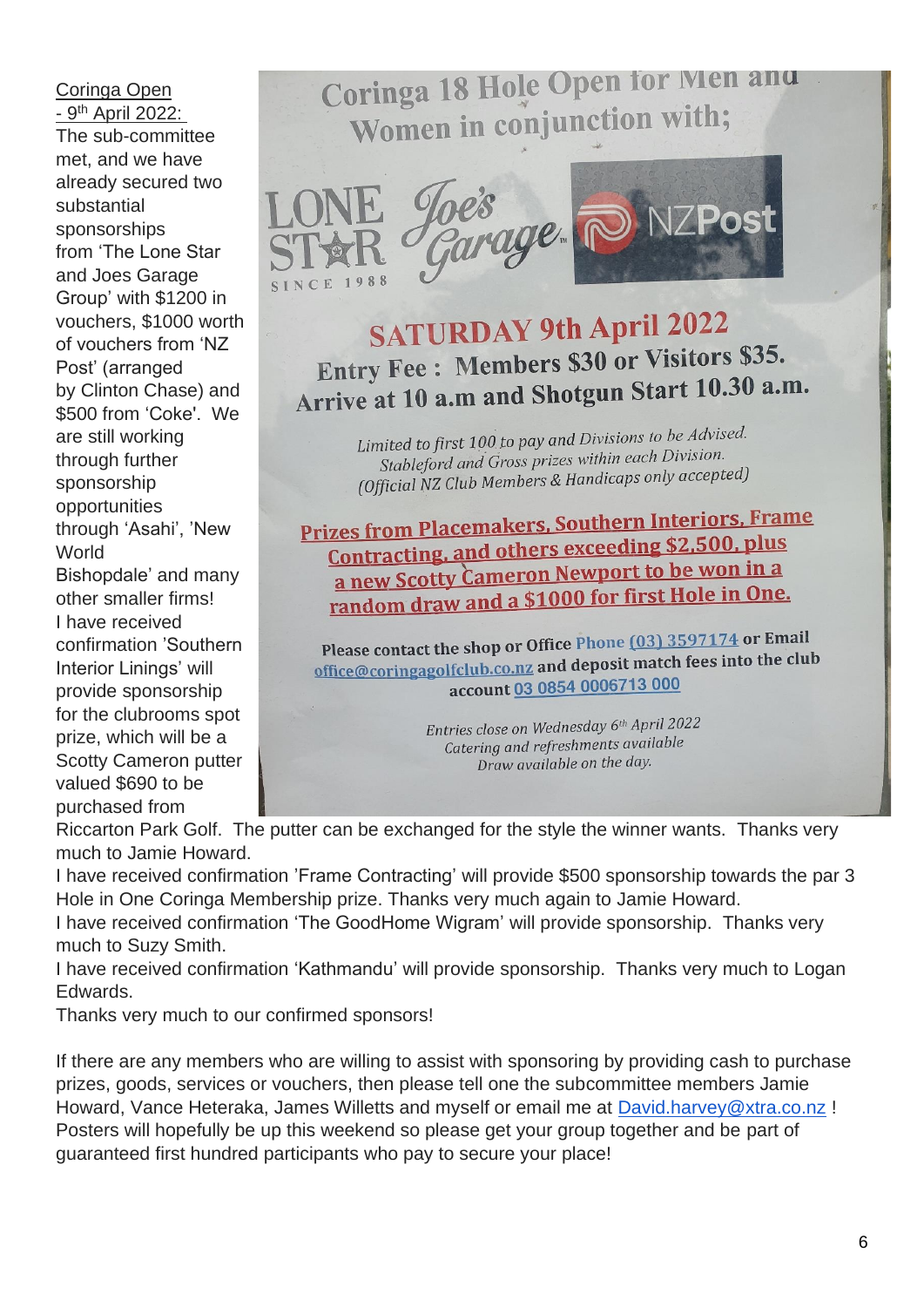#### Upcoming events

| 12 February | Quarter Finals of Foley Cup Match play                                              |
|-------------|-------------------------------------------------------------------------------------|
| 16 February | Wednesday Tournament (Stableford \$10 entry).                                       |
| 2 March     | 'Lone Star and Joes Garage Group' Watering Tournament<br>(Stableford - \$15 entry). |
| 9 April     | 'Coringa Open'                                                                      |

# Closest to the Pin:

Weekly Hancock's Wine and Beer Merchants

#### Membership Welfare

### **Peter Marsh:**

Over the weekend good old Swampy had another stroke, and has been admitted into Christchurch Hospital. Vance caught up with Pete and his wife Jude through the week. Jude expects Pete to be in hospital for a couple of weeks as he recovers with a wait and observe diagnosis. At this stage please do not try to visit Swampy until Jude updates on any changes. Swampy has his cell phone and is reading every message he receives but possibly won't respond. So keep sending those stories to him and let's keep his spirits up! We all hope it goes well with his recovery!

#### **Jess Heteraka**:

Jess had a very frightening experience over the weekend where she collapsed and became unconscious. She was with Clinton at the time and while waiting for the arrival of an ambulance she stopped breathing twice. Jess spent a couple of nights in hospital but is now home. Fortunately, no apparent after affects! Let's hope there are no reoccurrences! What an awful experience but it's a good reminder to all of us to maintain our competency in CPR.

#### **Mike Smith**:

Smithy now has his foot in a moon boot for three weeks after the physio found after an MRI that there is a slight tear to his Achilles! We hope Smithy finally starts to get some progress and recovery! He did comment the other week he had to start buying meat, as he hadn't been out to the club to win it! Between you Smithy, Keith Yardley, Paul Snape and JB, the rest of us might now have a chance!

#### Comment:

What an awful weekend for two of our club stalwarts and a very traumatic time for their family members. It reminds us how important our health is! For those of us who are currently healthy now, get out there and enjoy our course, clubroom environment and the company of our members. As we get older, we don't know what's around the corner for us! David Harvey Men's Captain

### **LADIES REPORT**

#### **Saturdav**

Saturday was rained off but we still all went out for lunch instead to celebrate Fay and Padma's birthdays. Saturday golf continues with tee off times around 9am. Please go online and add your name if you want to play

#### **Sunday**

Two played on Sunday - Joy and Jay. They said it was lovely out on the course. The rest of the regulars chickened out due to the weather. There is a slot booked at 9.30 this coming Sunday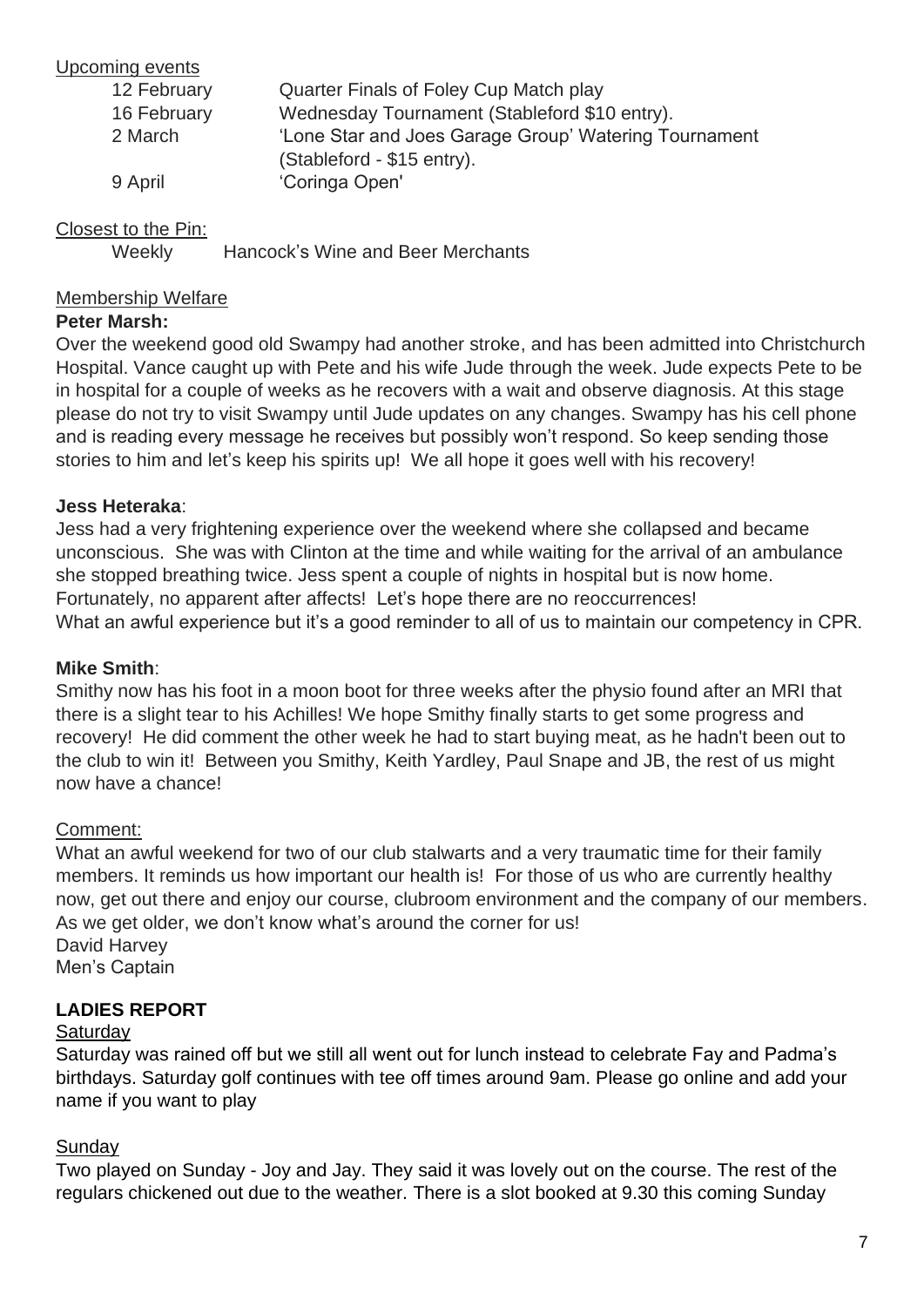# Tuesday

A nice morning for golf, Eight ladies played a Nett game with Jay Pollock coming in first with 37 nett, then Joy 38 and Janet with 39 nett. One set of four struggled to keep balls on the fairway, so some time was spent tracking them down.

# **Thursdav**

Another wet day! – Golf was rained off

# **Twilight**

Overall, another good turnout. There were seven ladies, five from Coringa and two from other clubs. Courtney was the first lady with 21 Stablefords and Carley 2<sup>nd</sup> with 19 Stablefords. Courtney is also leading the top 10 for the twilight season. Great effort.

\$5 for members \$10 for non-members and \$10 for Burger and chips afterwards

Don't' forget you can follow Coringa on Facebook Anne Morgan

# **WEDNESDAY GOLF**

#### Wednesday \$10 Watering Tournament:

We will have our \$10 tournament on Wednesday, the 16<sup>th</sup> of February, with meat provided by our friends at 'New World Bishopdale' and two Hancock's closest to the pin prizes. Tee off times from 10.30 am.

# 'Lonestar and Joe's Garage Group' Tournament



We will have our 'Lone Star and Joe's Garage Group' \$15 Tournament on Wednesday, the 2<sup>nd</sup> of March. We trialled booking tee times either directly through Dot golf or the Pro-Shop, and the general feedback from participants was that set times weren't really necessary as everyone arrived and started around the same times anyway. The tournament starts at 10.30 am and everyone must be on the course by 11.30. Just turn up! David Harvey

# **THURSDAY MEN'S GOLF**

The 'Thursday Curse' has happened again! A few, (very few), brave souls played in the drizzly, damp conditions, but it was not the weather we have come to expect of February!

Please note that on the 24<sup>th</sup> of February we have the Irish Stableford match for the "Dr. tommy Patton Memorial Trophy

John Brettell For Thursday Men